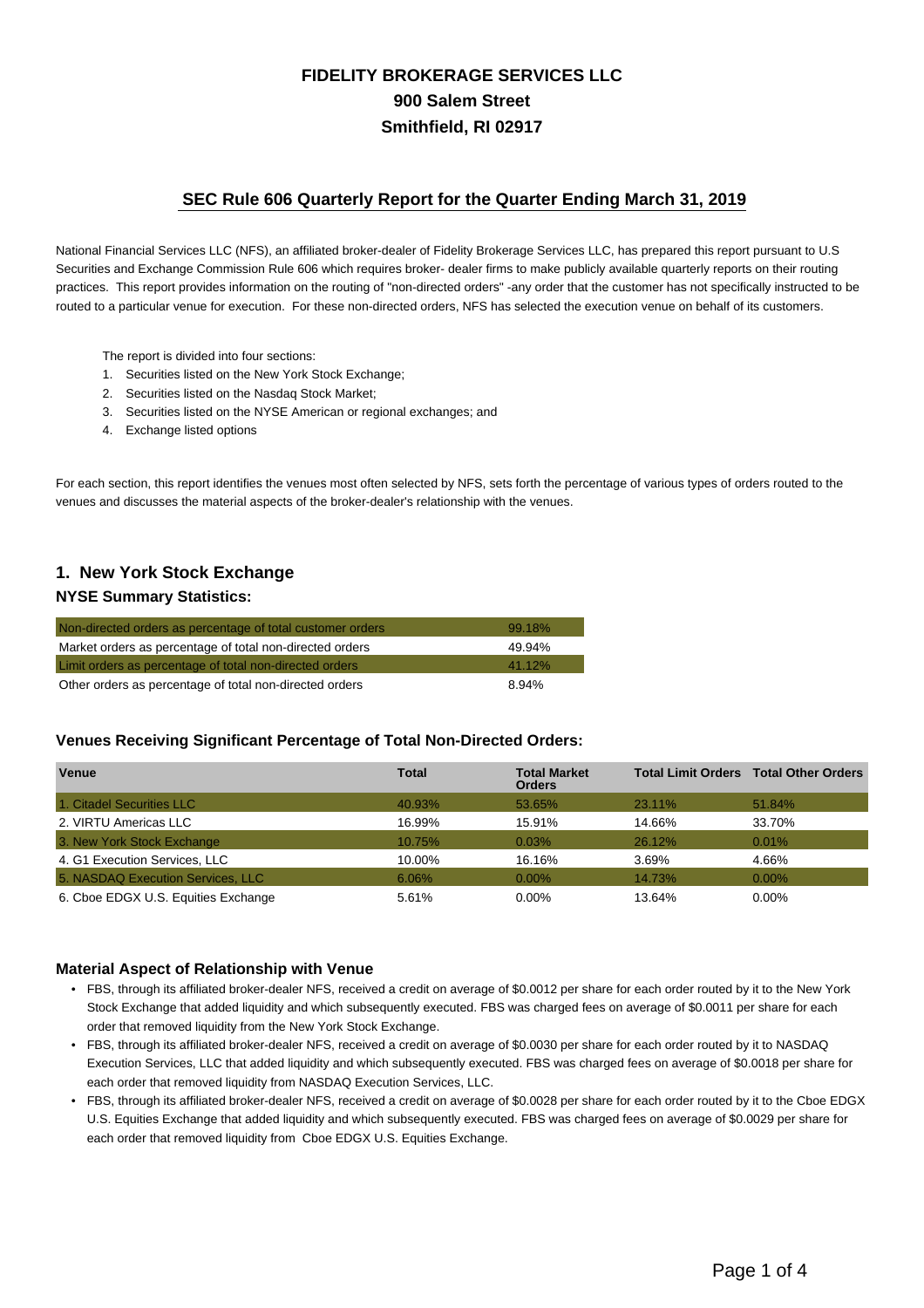## **2. Nasdaq Stock Market**

### **NASDAQ Summary Statistics:**

| Non-directed orders as percentage of total customer orders | 98.59% |
|------------------------------------------------------------|--------|
| Market orders as percentage of total non-directed orders   | 47.65% |
| Limit orders as percentage of total non-directed orders    | 43.55% |
| Other orders as percentage of total non-directed orders    | 8.80%  |

### **Venues Receiving Significant Percentage of Total Non-Directed Orders:**

| <b>Venue</b>                        | <b>Total</b> | <b>Total Market</b><br><b>Orders</b> |               | <b>Total Limit Orders Total Other Orders</b> |
|-------------------------------------|--------------|--------------------------------------|---------------|----------------------------------------------|
| 1. Citadel Securities LLC           | 44.61%       | 54.78%                               | <b>26.58%</b> | 78.76%                                       |
| 2. VIRTU Americas LLC               | 15.52%       | 16.31%                               | 14.74%        | 15.15%                                       |
| 3. NASDAQ Execution Services, LLC   | 14.93%       | $0.02\%$                             | 34.25%        | $0.01\%$                                     |
| 4. G1 Execution Services, LLC       | 9.52%        | 16.47%                               | 3.16%         | 3.32%                                        |
| 5. Cboe EDGX U.S. Equities Exchange | 7.70%        | $0.00\%$                             | 17.69%        | $0.00\%$                                     |

### **Material Aspect of Relationship with Venue**

- FBS, through its affiliated broker-dealer NFS, received a credit on average of \$0.0030 per share for each order routed by it to NASDAQ Execution Services, LLC that added liquidity and which subsequently executed. FBS was charged fees on average of \$0.0018 per share for each order that removed liquidity from NASDAQ Execution Services, LLC.
- FBS, through its affiliated broker-dealer NFS, received a credit on average of \$0.0028 per share for each order routed by it to the Cboe EDGX U.S. Equities Exchange that added liquidity and which subsequently executed. FBS was charged fees on average of \$0.0029 per share for each order that removed liquidity from Cboe EDGX U.S. Equities Exchange.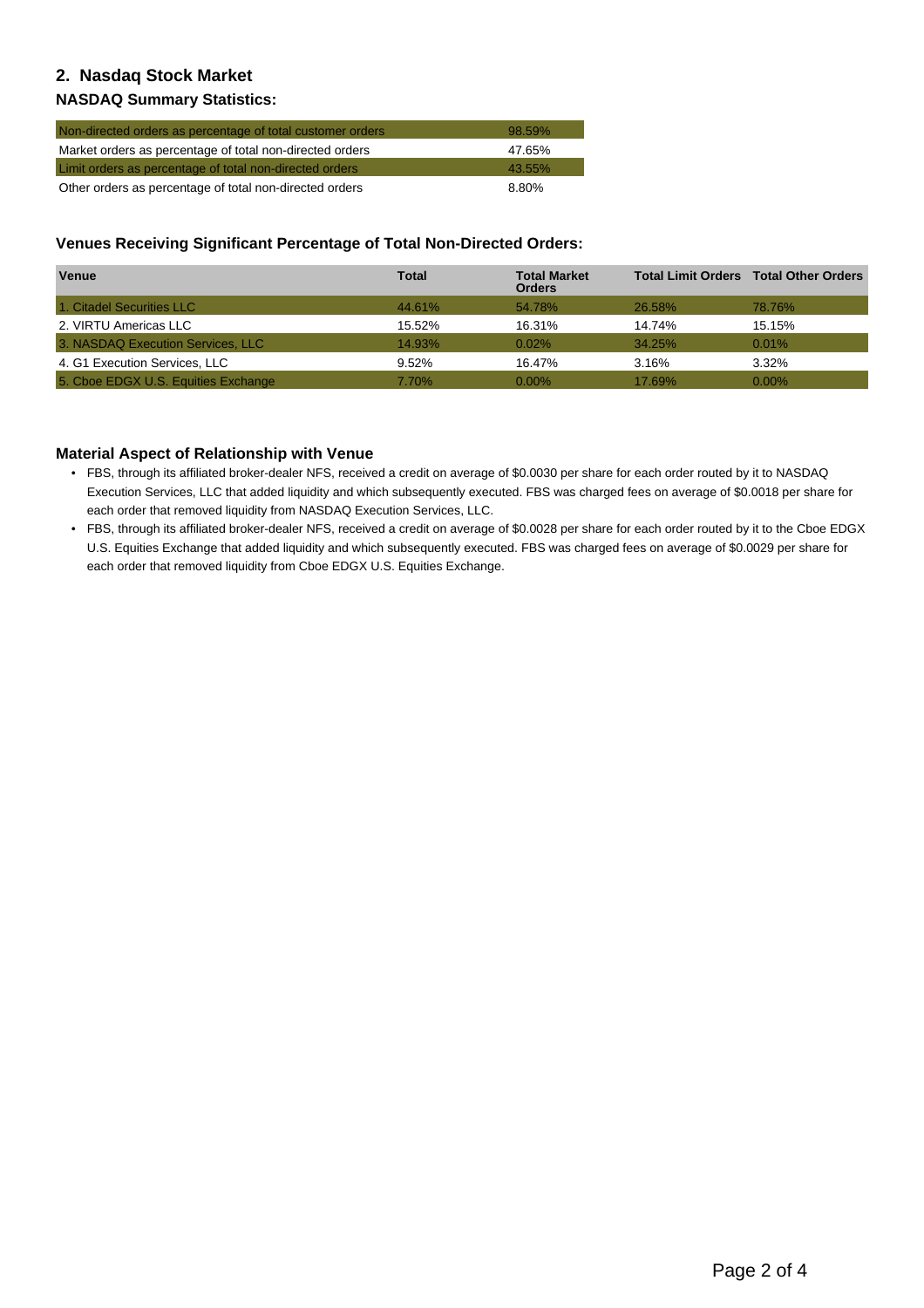# **3. NYSE American or Regional Exchanges**

### **NYSE American Summary Statistics:**

| Non-directed orders as percentage of total customer orders | $99.10\%$ |
|------------------------------------------------------------|-----------|
| Market orders as percentage of total non-directed orders   | 57.87%    |
| Limit orders as percentage of total non-directed orders    | 34.84%    |
| Other orders as percentage of total non-directed orders    | 7.29%     |

#### **Venues Receiving Significant Percentage of Total Non-Directed Orders:**

| Venue                               | <b>Total</b> | <b>Total Market</b><br><b>Orders</b> |        | <b>Total Limit Orders Total Other Orders</b> |
|-------------------------------------|--------------|--------------------------------------|--------|----------------------------------------------|
| 1. Citadel Securities LLC           | 46.74%       | 58.55%                               | 25.51% | 54.40%                                       |
| 2. VIRTU Americas LLC               | 19.36%       | 17.31%                               | 19.84% | 33.31%                                       |
| 3. G1 Execution Services, LLC       | 10.94%       | 16.16%                               | 3.75%  | 3.91%                                        |
| 4. NYSE Arca                        | 5.73%        | 0.01%                                | 16.43% | $0.00\%$                                     |
| 5. NASDAQ Execution Services, LLC   | 5.19%        | $0.00\%$                             | 14.91% | 0.01%                                        |
| 6. Cboe EDGX U.S. Equities Exchange | 4.42%        | $0.00\%$                             | 12.69% | $0.00\%$                                     |

### **Material Aspect of Relationship with Venue**

- FBS, through its affiliated broker-dealer NFS, received a credit on average of \$0.0020 per share for each order routed by it to the NYSE ARCA that added liquidity and which subsequently executed. FBS was charged fees on average of \$0.0019 per share for each order that removed liquidity from NYSE ARCA.
- FBS, through its affiliated broker-dealer NFS, received a credit on average of \$0.0030 per share for each order routed by it to NASDAQ Execution Services, LLC that added liquidity and which subsequently executed. FBS was charged fees on average of \$0.0018 per share for each order that removed liquidity from NASDAQ Execution Services, LLC.
- FBS, through its affiliated broker-dealer NFS, received a credit on average of \$0.0028 per share for each order routed by it to the Cboe EDGX U.S. Equities Exchange that added liquidity and which subsequently executed. FBS was charged fees on average of \$0.0029 per share for each order that removed liquidity from Cboe EDGX U.S. Equities Exchange.